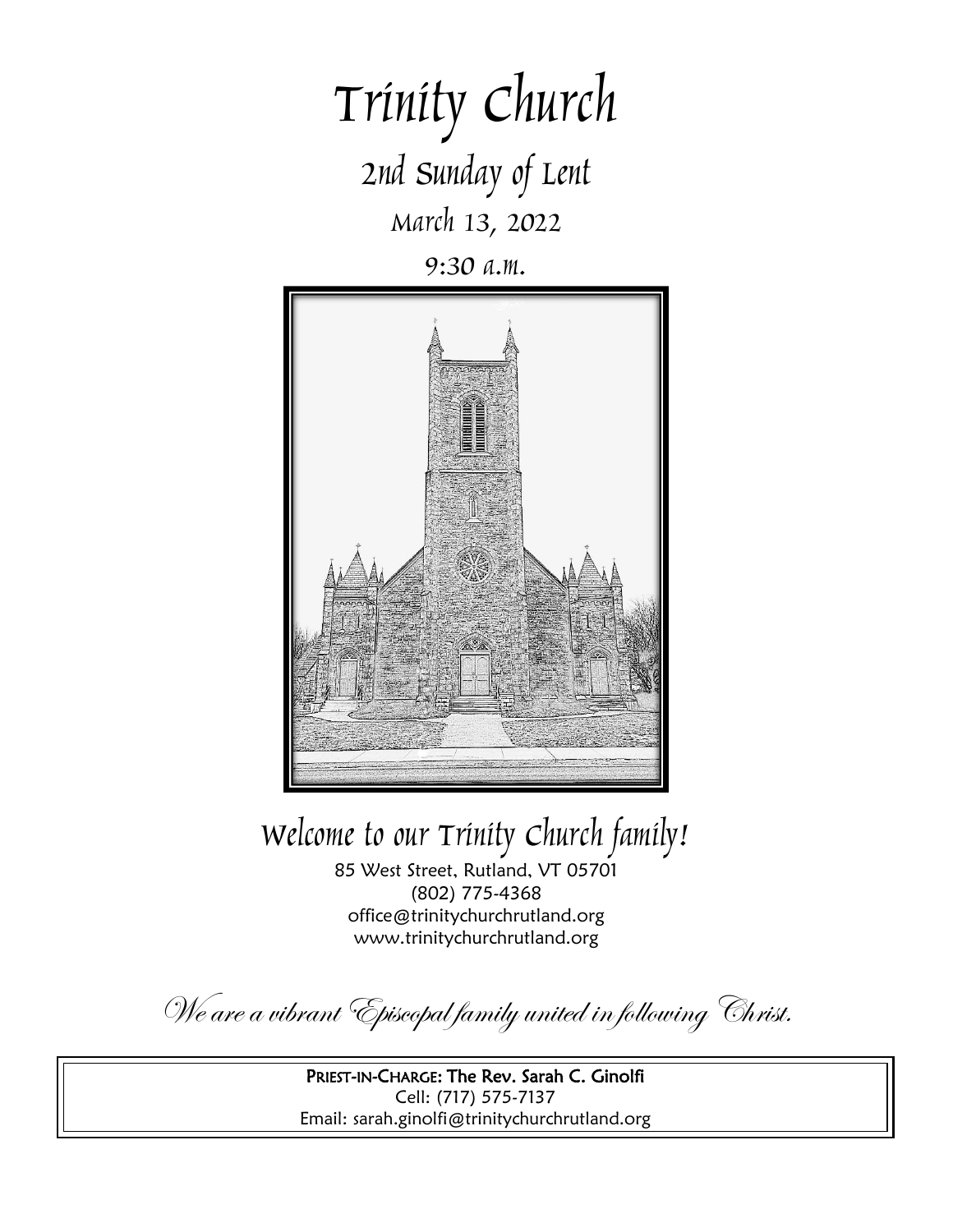### Announcements

Precautions Required for In-Person Worship—With the increase of COVID-19 cases in Vermont and nationwide and for the safety of our Trinity family, we are now requiring that face masks be worn in church and that seating spacing be more strictly followed. If you do not have a mask, please ask the ushers for one. Please use the pews marked with green tape.

Lenten Series—Our Lenten study program called Lenten 2022 Series: Faith Foundations will be held (mostly) on Tuesdays during lent, from 6:30-8:00pm. The series will be held via Zoom, so please email the office to get the Zoom meeting link. Or you can visit the events tab on our website and click on the link in our calendar. Please note that today's session will be instructed during our worship service.

- March 13 Instructed Eucharist (during church)
- March 15 Bible Foundations
- March 22 Prayer Workshop
- March 29 Our Anglican Identity

Community Luncheon—The next community luncheon will be on Saturday the 19th; we'll be serving shepherd's pie. Contact Rich Jones (rich.jones1953@gmail.com) or Larry Jensen (lgjensen@aol.com) for details on how to participate.

Lectio Divina with Daughters of the King—Please join DOK for a contemplative form of Bible Study on the fourth Thursday of each month at 10:30am. The next one will be March 24. Meetings will be held via Zoom. You can access the link by contacting the church office or by visiting the "events" tab on our website and clicking on the date for the link. This is open to everyone!

Easter Altar Flowers—It may seem like Easter is a long way off, but it's really not! At least, not too soon to think about and request your memorials and honorariums for the Easter flowers. Please submit your names and donation for the flowers no later than April 8. (Please also indicate if it's a memorial or an honorarium. I've made that mistake a few times. Got embarrassing.  $\sim \sim \mathcal{W}$ )

#### \*\*\*\*\*\*\*

Our Staff: Priest-in-Charge, the Rev. Sarah Ginolfi; treasurer, Linda Fay; Parish Administrator, Wendy Grace; Music Director, John Riddle; Sexton, Jeff Zoesch

Our Vestry: Senior Warden, Fern Fryer; Junior Warden, Jay Slenker; Members: Melissa Alarie; Lisa F. Boerner; Elizabeth Bushey; Kathy Hall; Rich Jones; David Thurmer; Holly Webb

Today's Liturgical Assistants: Altar Guild—Sue Patrick, Brenda Thurmer, Lisa Boerner, Lisa Frankel-Boerner; Chalice Assistant—Rich Jones; Old Testament Reader—Mary Ruth; Epistle Reader—David Thurmer; Intercessor—Lisa Boerner; Ushers—Larry Patrick, Dana Peterson; Live Stream Tech—Lisa Frankel-Boerner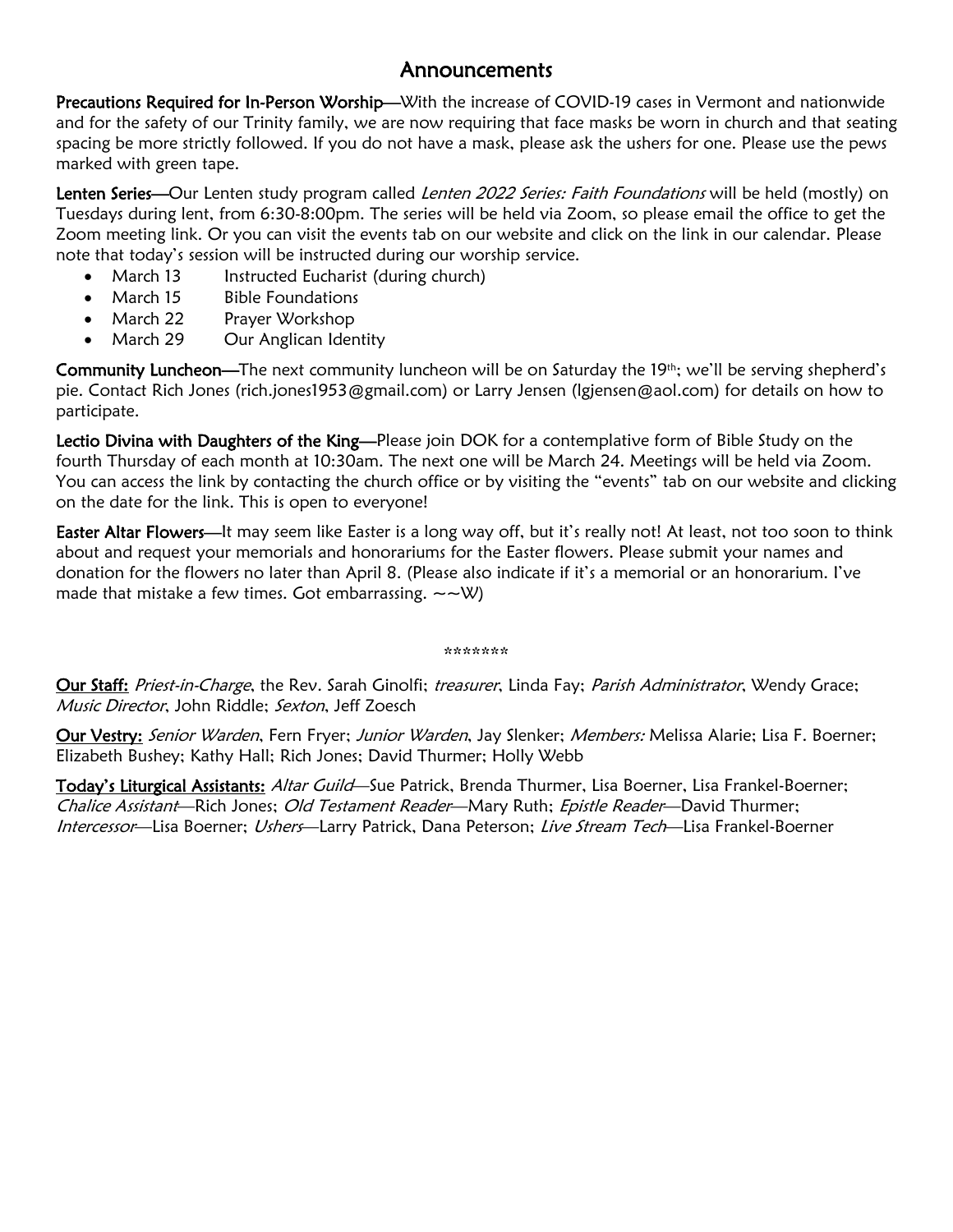# 9:30 a.m. Second Sunday of Lent An Instructed Holy Eucharist

### The Invitatory

Prelude **The Control of the UV** art thou troubled, O my soul? Submananter than the Uphann Pachelbel The Celebrant introduces information about today's Instructed Eucharist.

Processional Hymn #149 **Eternal Lord of love**, behold your Church

#### Opening Sentences

Celebrant: Bless the Lord who forgives all our sins;

People: His mercy endures for ever.

Celebrant: Almighty God, to you all hearts are open, all desires known, and from you no secrets are hid: Cleanse the thoughts of our hearts by the inspiration of your Holy Spirit, that we may perfectly love you, and worthily magnify your holy Name; through Christ our Lord. Amen.

Trisagion *(spoken three times)* 

Celebrant: Holy God, Holy and Mighty, Holy Immortal One, People: Have mercy upon us.

### The Collect of the Day

Celebrant: The Lord be with you.

People: And also with you.

Celebrant: Let us pray.

O God, whose glory it is always to have mercy: Be gracious to all who have gone astray from your ways, and bring them again with penitent hearts and steadfast faith to embrace and hold fast the unchangeable truth of your Word, Jesus Christ your Son; who with you and the Holy Spirit lives and reigns, one God, for ever and ever. Amen.

## The Word of the Lord

Lessons of the Day

Reader: A reading from the book of Genesis.

The word of the Lord came to Abram in a vision, "Do not be afraid, Abram, I am your shield; your reward shall be very great." But Abram said, "O Lord God, what will you give me, for I continue childless, and the heir of my house is Eliezer of Damascus?" And Abram said, "You have given me no offspring, and so a slave born in my house is to be my heir." But the word of the Lord came to him, "This man shall not be your heir; no one but your very own issue shall be your heir." He brought him outside and said, "Look toward heaven and count the stars, if you are able to count them." Then he said to him, "So shall your descendants be." And he believed the Lord; and the Lord reckoned it to him as righteousness. Then he said to him, "I am the Lord who brought you

First Lesson: Genesis 15:1-12,17-18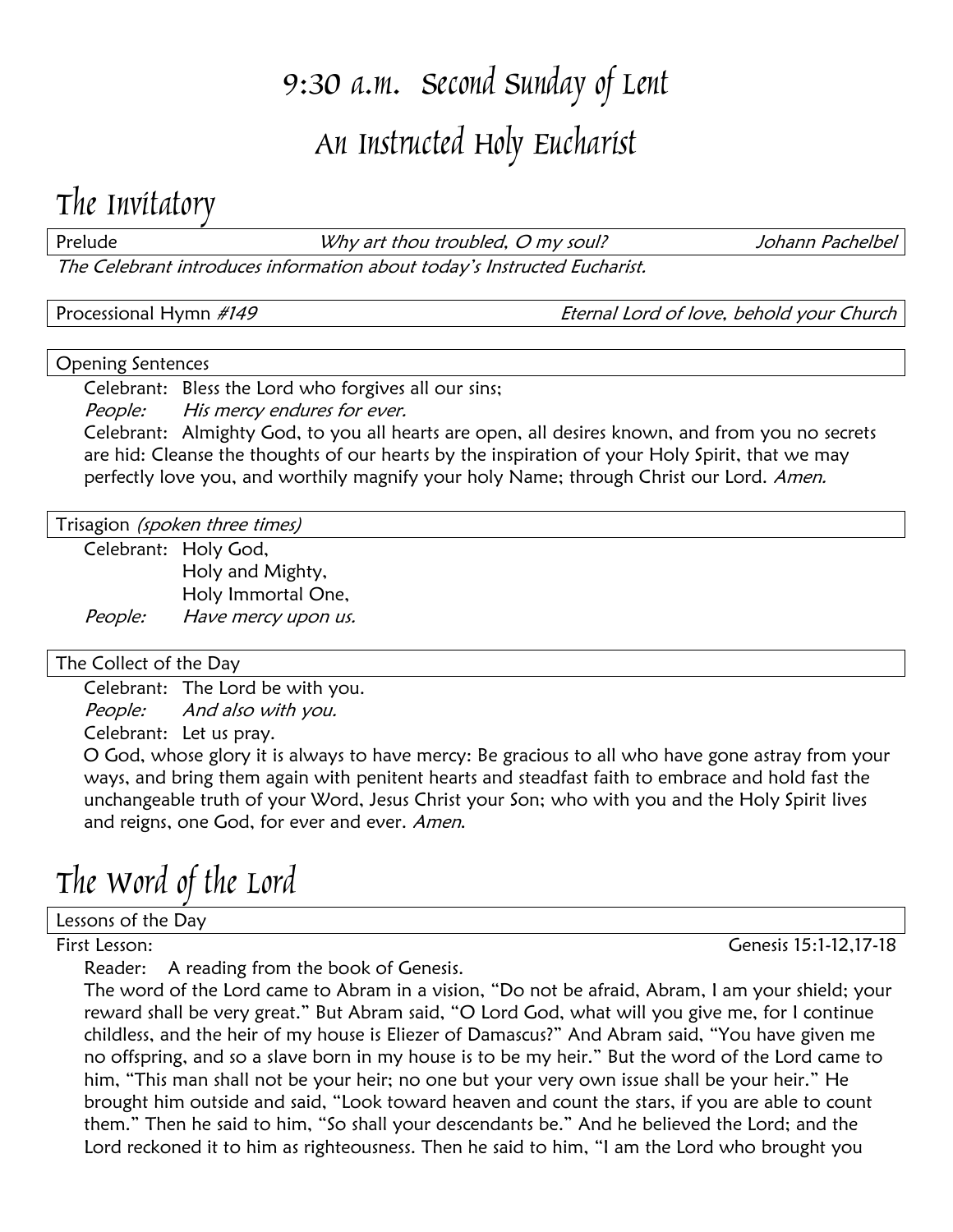from Ur of the Chaldeans, to give you this land to possess." But he said, "O Lord God, how am I to know that I shall possess it?" He said to him, "Bring me a heifer three years old, a female goat three years old, a ram three years old, a turtledove, and a young pigeon." He brought him all these and cut them in two, laying each half over against the other; but he did not cut the birds in two. And when birds of prey came down on the carcasses, Abram drove them away. As the sun was going down, a deep sleep fell upon Abram, and a deep and terrifying darkness descended upon him. When the sun had gone down and it was dark, a smoking fire pot and a flaming torch passed between these pieces. On that day the Lord made a covenant with Abram, saying, "To your descendants I give this land, from the river of Egypt to the great river, the river Euphrates. The Word of the Lord.

People: Thanks be to God.

Psalm Psalm 27

Celebrant:Please join me in reciting Psalm 27. The congregation will respond on the even numbered, italicized verses.

1 The Lord is my light and my salvation; whom then shall I fear? \* the Lord is the strength of my life; of whom then shall I be afraid?

2 When evildoers came upon me to eat up my flesh, \* it was they, my foes and my adversaries, who stumbled and fell.

3 Though an army should encamp against me, \* yet my heart shall not be afraid;

4 And though war should rise up against me, \* yet will I put my trust in him.

5 One thing have I asked of the Lord; one thing I seek; \* that I may dwell in the house of the Lord all the days of my life;

6 To behold the fair beauty of the Lord \* and to seek him in his temple.

7 For in the day of trouble he shall keep me safe in his shelter; \* he shall hide me in the secrecy of his dwelling and set me high upon a rock.

8 Even now he lifts up my head \* above my enemies round about me.

9 Therefore I will offer in his dwelling an oblation with sounds of great gladness; \* I will sing and make music to the Lord.

10 Hearken to my voice, O Lord, when I call; \* have mercy on me and answer me.

11 You speak in my heart and say, "Seek my face." \* Your face, Lord, will I seek.

12 Hide not your face from me,  $*$ nor turn away your servant in displeasure.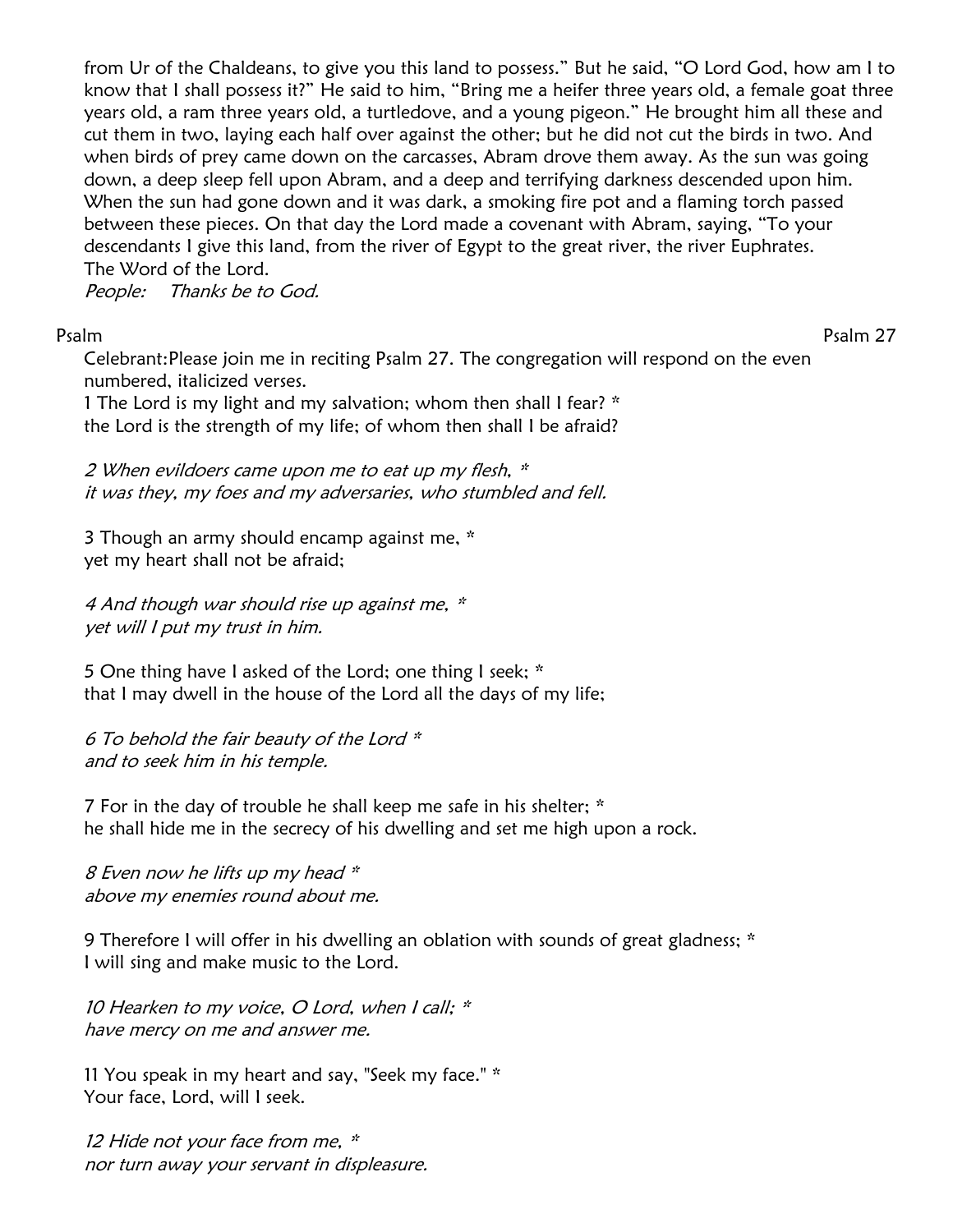13 You have been my helper; cast me not away; \* do not forsake me, O God of my salvation.

14 Though my father and my mother forsake me,  $*$ the Lord will sustain me.

15 Show me your way, O Lord; \* lead me on a level path, because of my enemies.

16 Deliver me not into the hand of my adversaries,  $*$ for false witnesses have risen up against me, and also those who speak malice.

17 What if I had not believed that I should see the goodness of the Lord \* in the land of the living!

18 O tarry and await the Lord's pleasure; be strong, and he shall comfort your heart; \* wait patiently for the Lord.

Reader: A reading from the letter to the Philippians.

Brothers and sisters, join in imitating me, and observe those who live according to the example you have in us. For many live as enemies of the cross of Christ; I have often told you of them, and now I tell you even with tears. Their end is destruction; their god is the belly; and their glory is in their shame; their minds are set on earthly things. But our citizenship is in heaven, and it is from there that we are expecting a Savior, the Lord Jesus Christ. He will transform the body of our humiliation that it may be conformed to the body of his glory, by the power that also enables him to make all things subject to himself. Therefore, my brothers and sisters, whom I love and long for, my joy and crown, stand firm in the Lord in this way, my beloved.

The Word of Lord. People: Thanks be to God.

Sequence Hymn  $\#635$  is the set of the sequence Hymn  $\#635$ 

### Gospel Luke 13:31-35

Celebrant:The Holy Gospel of our Lord Jesus Christ according to Luke.

People: Glory to you, Lord Christ.

Some Pharisees came and said to Jesus, "Get away from here, for Herod wants to kill you." He said to them, "Go and tell that fox for me, 'Listen, I am casting out demons and performing cures today and tomorrow, and on the third day I finish my work. Yet today, tomorrow, and the next day I must be on my way, because it is impossible for a prophet to be killed outside of Jerusalem.' Jerusalem, Jerusalem, the city that kills the prophets and stones those who are sent to it! How often have I desired to gather your children together as a hen gathers her brood under her wings, and you were not willing! See, your house is left to you. And I tell you, you will not see me until the time comes when you say, 'Blessed is the one who comes in the name of the Lord.'" The Gospel of the Lord.

People: Praise to you, Lord Christ.

Story Share Rich Jones (1989) - Story Share Rich Jones (1989) - Story Share Rich Jones (1989) - Story Share Rich Jones

Second Reading **Philippians 3:17-4:1**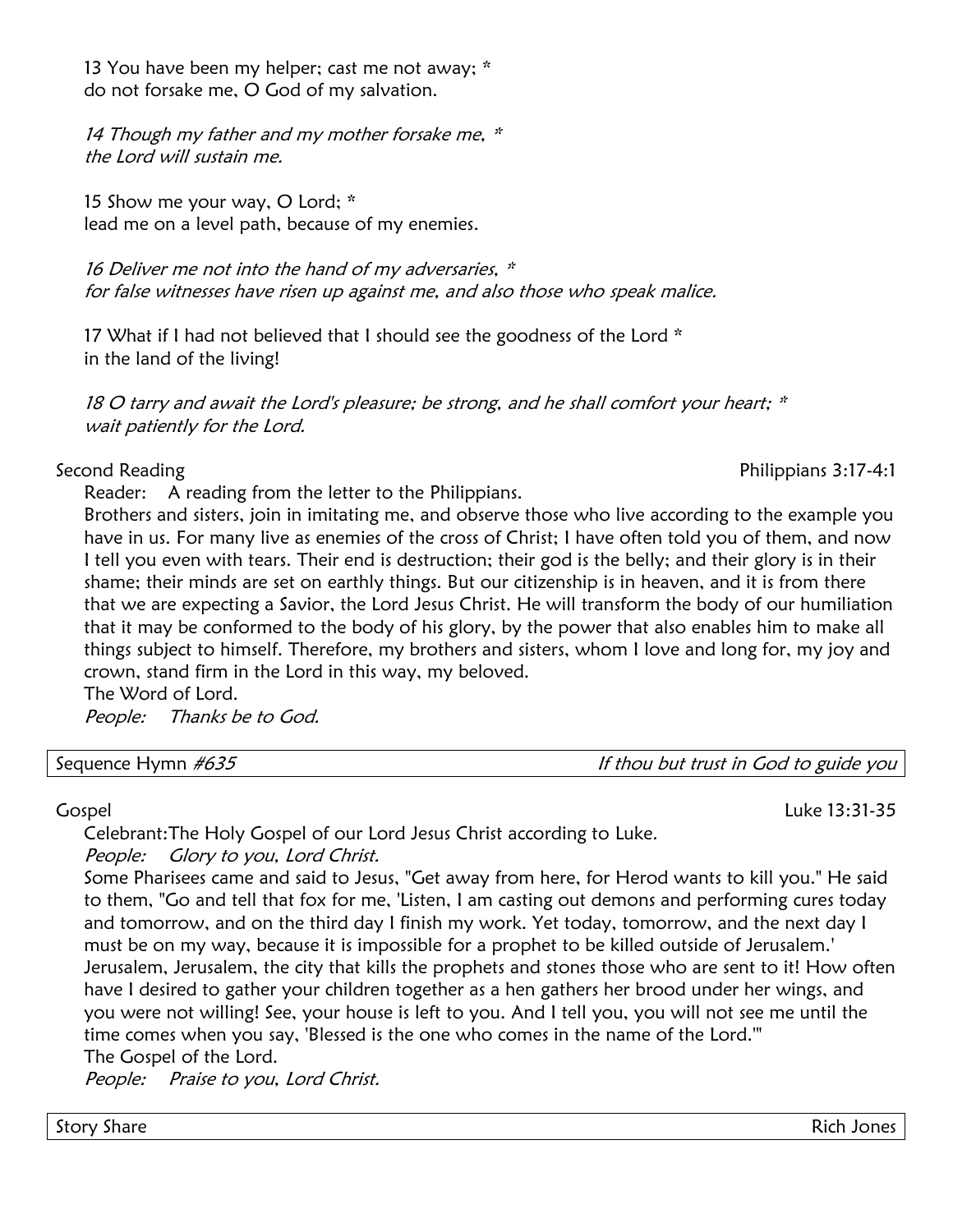The Nicene Creed (Congregation)

Celebrant: Please join me in saying the Nicene Creed.

People: We believe in one God, the Father, the Almighty, maker of heaven and earth, of all that is, seen and unseen.

> We believe in one Lord, Jesus Christ, the only Son of God, eternally begotten of the Father, God from God, Light from Light, true God from true God, begotten, not made, of one Being with the Father. Through him all things were made. For us and for our salvation he came down from heaven: by the power of the Holy Spirit he became incarnate from the Virgin Mary, and was made man. For our sake he was crucified under Pontius Pilate; he suffered death and was buried. On the third day he rose again in accordance with the Scriptures; he ascended into heaven and is seated at the right hand of the Father. He will come again in glory to judge the living and the dead, and his kingdom will have no end.

We believe in the Holy Spirit, the Lord, the giver of life, who proceeds from the Father and the Son. With the Father and the Son he is worshiped and glorified. He has spoken through the Prophets. We believe in one holy catholic and apostolic Church. We acknowledge one baptism for the forgiveness of sins. We look for the resurrection of the dead, and the life of the world to come. Amen.

|                               | Intercession Prayers and Confession                                                                                                                                                                                                                                                                                                                                                                                                                                                                            |  |
|-------------------------------|----------------------------------------------------------------------------------------------------------------------------------------------------------------------------------------------------------------------------------------------------------------------------------------------------------------------------------------------------------------------------------------------------------------------------------------------------------------------------------------------------------------|--|
| Reader:<br>People:            | Dear God, we seek to follow your will. Guide us as we deepen in spirituality, grow in<br>compassion, and be your courageous hope in the world. Father, we pray for your<br>holy Catholic Church. We pray for The Anglican Church of Melanesia; St. Luke's<br>Church, Chester; David Carey, Acting Senior Warden.<br>That we all may be one.                                                                                                                                                                    |  |
| Reader:<br>People:            | Grant that every member of the Church may truly and humbly serve you;<br>That your Name may be glorified by all people.                                                                                                                                                                                                                                                                                                                                                                                        |  |
| Reader:<br>People:            | We pray for all bishops, priests, and deacons. We pray especially for Justin,<br>Archbishop of Canterbury; Michael, our Presiding Bishop; Shannon, our Bishop; and<br>Sarah, our priest.<br>That they may be faithful ministers of your Word and Sacraments.                                                                                                                                                                                                                                                   |  |
| Reader:<br>People:            | We pray for all who govern and hold authority in the nations of the world;<br>That there may be justice and peace on the earth.                                                                                                                                                                                                                                                                                                                                                                                |  |
| Reader:<br>People:<br>Reader: | Give us grace to do your will in all that we undertake;<br>That our works may find favor in your sight.<br>We pray for all victims of violence; for those persecuted for race or gender; for all<br>suffering financial hardship. We remember those commended to us, especially Jason<br>& Nastia, and the Koskiakova family, Lyssa & Andrew, Joan, Patricia, Gary and<br>Elaine, Dennis, Rodney, John, Meg, Mike, Emily, Harriet, Mary Ann. Have<br>compassion on those who suffer from any grief or trouble; |  |
| People:                       | That they may be delivered from their distress.                                                                                                                                                                                                                                                                                                                                                                                                                                                                |  |
| Reader:<br>People:            | Give to the departed eternal rest.<br>Let light perpetual shine upon them.                                                                                                                                                                                                                                                                                                                                                                                                                                     |  |
| Reader:<br>People:            | We praise you for your saints who have entered into joy;<br>May we also come to share in your heavenly kingdom.                                                                                                                                                                                                                                                                                                                                                                                                |  |
| Reader:                       | Praise God for those in every generation in whom Christ has been honored. We pray                                                                                                                                                                                                                                                                                                                                                                                                                              |  |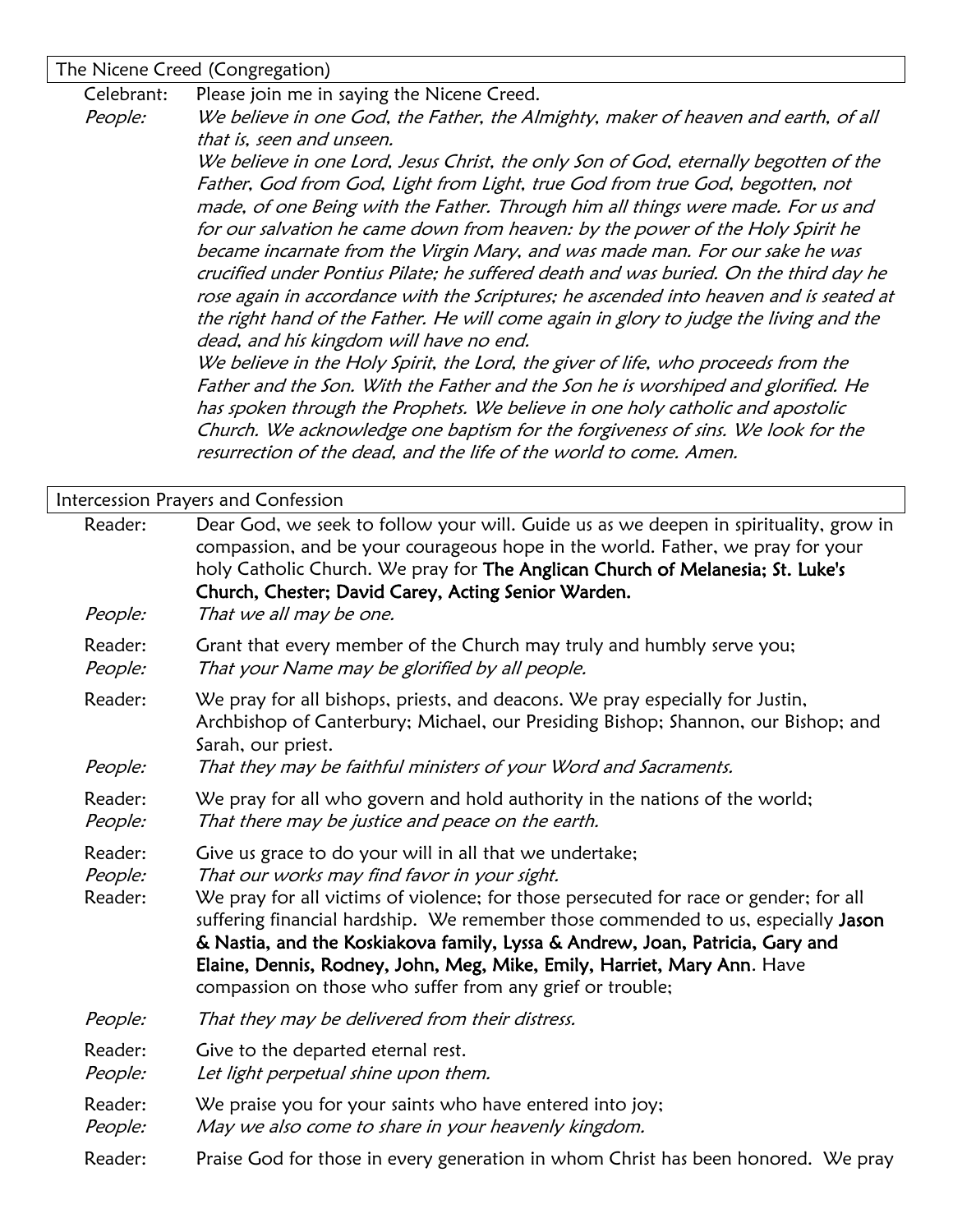for parishioners celebrating birthdays and anniversaries, especially Linda Barcomb, Callum Smathers, Linda Fay. Pray that we may have grace to glorify Christ in our own day. Silence.

Celebrant: Almighty and everlasting God, you made the universe with all its marvelous order, its atoms, worlds, and galaxies, and the infinite complexity of living creatures: Grant that, as we explore the mysteries of your creation, we may come to know you more truly, and more surely fulfill our role in your eternal purpose; in the name of Jesus Christ our Lord. Amen.

The Confession and Absolution Celebrant: Let us confess our sins against God and our neighbor. All: Most merciful God, we confess that we have sinned against you in thought, word, and deed, by what we have done, and by what we have left undone. We have not loved you with our whole heart; we have not loved our neighbors as ourselves. We are truly sorry and we humbly repent. For the sake of your Son Jesus Christ, have mercy on us and forgive us; that we may delight in your will, and walk in your ways, to the glory of your Name. Amen. Celebrant: Almighty God have mercy on you, forgive you all your sins through our Lord Jesus Christ, strengthen you in all goodness, and by the power of the Holy Spirit keep you in eternal life. Amen. The Peace Celebrant: The peace of the Lord be always with you. People: And also with you.

Thank you for remaining in your place for the passing of the peace. In these times, you may exchange the peace through eye contact with a wave, a bow, a smile, or whatever motion you grow to embrace in this adapted practice.

#### Announcements

All may come up the center aisle to receive Communion. Alert an usher if you wish to receive communion in your seat. The priest will distribute the bread and the wine in "kits" that we will consume together once all are served. Those wishing to receive a blessing instead of Communion are invited to cross their arms as a signal to the priest. Also, for various reasons, some opt to receive communion in "one kind" i.e. only the bread or only the wine. Communion in "one kind" still constitutes the full receipt of Communion. Let those serving Communion know if this is your preference upon arrival to the railing.

Thank you for your financial commitment to the life of Trinity Church. Your gift helps our church family spread God's love and joy in the world! Offering plates are located at the top of the center aisle on the way to the altar as well as near the center exit doors.

Offertory Hymn #709 O God of Bethel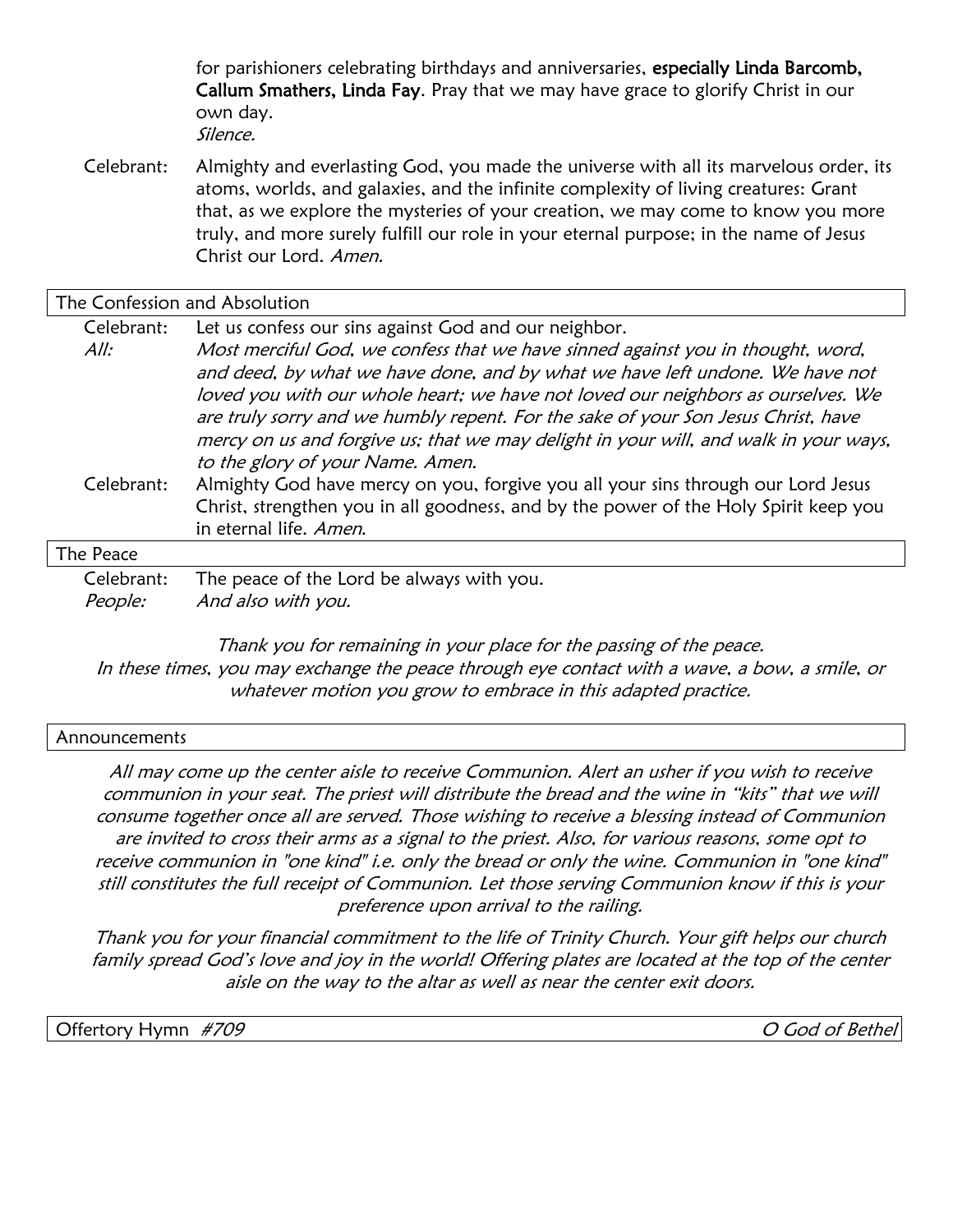## The Holy Communion

| The Great Thanksgiving |                                                                                                                                                                                                                                                                                                                                                                                                                                                                                                                                                                                                                                           |
|------------------------|-------------------------------------------------------------------------------------------------------------------------------------------------------------------------------------------------------------------------------------------------------------------------------------------------------------------------------------------------------------------------------------------------------------------------------------------------------------------------------------------------------------------------------------------------------------------------------------------------------------------------------------------|
| Celebrant:             | The Lord be with you.                                                                                                                                                                                                                                                                                                                                                                                                                                                                                                                                                                                                                     |
| People:                | And also with you.                                                                                                                                                                                                                                                                                                                                                                                                                                                                                                                                                                                                                        |
| Celebrant:             | Lift up your hearts.                                                                                                                                                                                                                                                                                                                                                                                                                                                                                                                                                                                                                      |
| People:                | We lift them to the Lord.                                                                                                                                                                                                                                                                                                                                                                                                                                                                                                                                                                                                                 |
| Celebrant:             | Let us give thanks to the Lord our God.                                                                                                                                                                                                                                                                                                                                                                                                                                                                                                                                                                                                   |
| People:                | It is right to give God thanks and praise.                                                                                                                                                                                                                                                                                                                                                                                                                                                                                                                                                                                                |
| Celebrant:             | It is truly right to glorify you, Father, and to give you thanks; for you alone are God,<br>living and true, dwelling in light inaccessible from before time and for ever.<br>Fountain of life and source of all goodness, you made all things and fill them with<br>your blessing; you created them to rejoice in the splendor of your radiance.<br>Countless throngs of angels stand before you to serve you night and day; and,<br>beholding the glory of your presence, they offer you unceasing praise. Joining with<br>them, and giving voice to every creature under heaven, we acclaim you, and glorify<br>your Name, as we say,: |
|                        |                                                                                                                                                                                                                                                                                                                                                                                                                                                                                                                                                                                                                                           |

#### Sanctus

All: Holy, Holy, Holy Lord, God of power and might, heaven and earth are full of your glory. Hosanna in the highest. Blessed is he who comes in the name of the Lord. Hosanna in the highest.

### Eucharistic Prayer D (People stand or kneel as able.)

Celebrant: We acclaim you, holy Lord, glorious in power. Your mighty works reveal your wisdom and love. You formed us in your own image, giving the whole world into our care, so that, in obedience to you, our Creator, we might rule and serve all your creatures. When our disobedience took us far from you, you did not abandon us to the power of death. In your mercy you came to our help, so that in seeking you we might find you. Again and again you called us into covenant with you, and through the prophets you taught us to hope for salvation.

Father, you loved the world so much that in the fullness of time you sent your only Son to be our Savior. Incarnate by the Holy Spirit, born of the Virgin Mary, he lived as one of us, yet without sin. To the poor he proclaimed the good news of salvation; to prisoners, freedom; to the sorrowful, joy. To fulfill your purpose he gave himself up to death; and, rising from the grave, destroyed death, and made the whole creation new.

And, that we might live no longer for ourselves, but for him who died and rose for us, he sent the Holy Spirit, his own first gift for those who believe, to complete his work in the world, and to bring to fulfillment the sanctification of all.

At the following words concerning the bread, the Celebrant is to hold it, or lay a hand upon it, and at the words concerning the cup, to hold or place a hand upon the cup and any other vessel containing wine to be consecrated.

When the hour had come for him to be glorified by you, his heavenly Father, having loved his own who were in the world, he loved them to the end; at supper with them he took bread, and when he had given thanks to you, he broke it, and gave it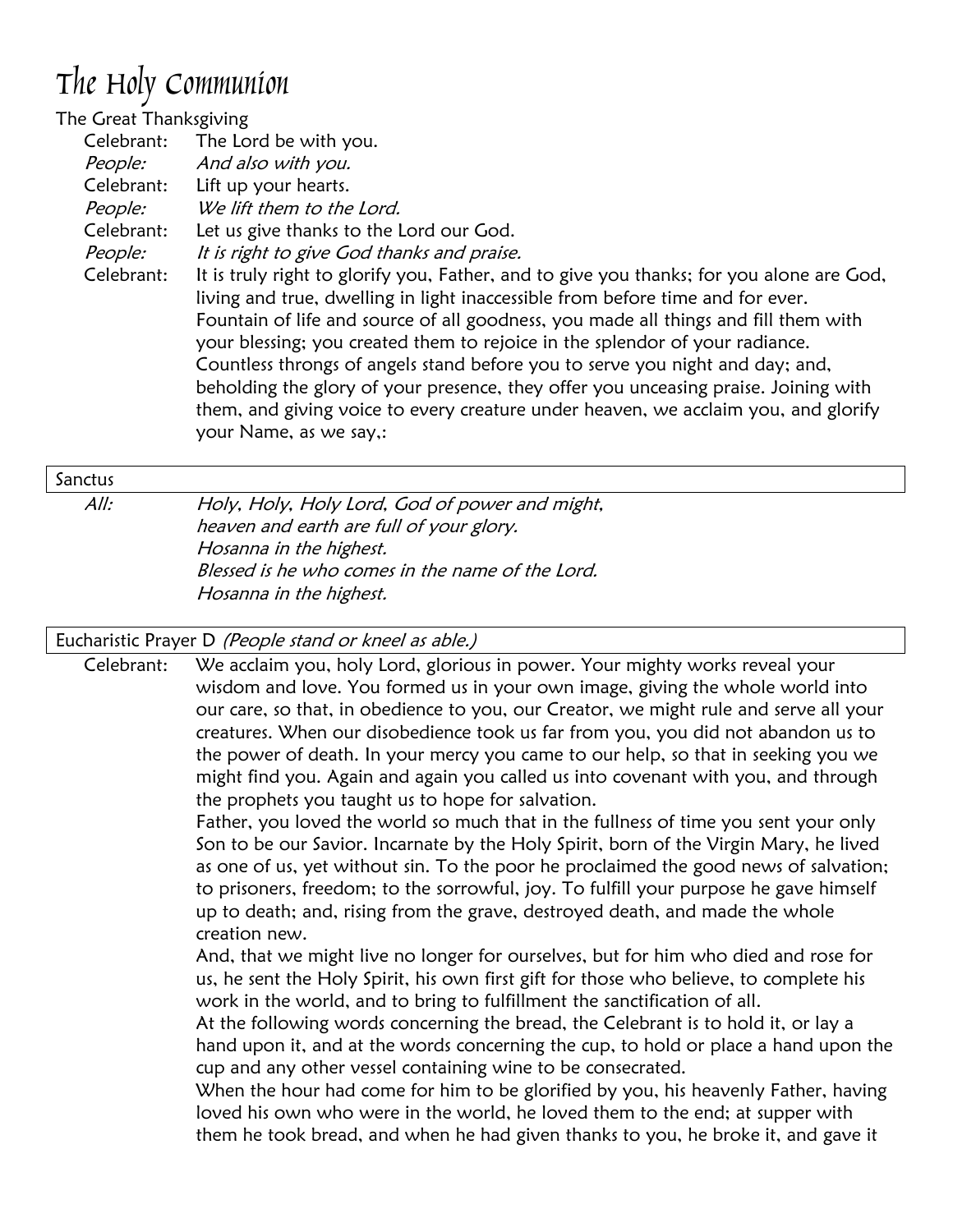to his disciples, and said, "Take, eat: This is my Body, which is given for you. Do this for the remembrance of me."

After supper he took the cup of wine; and when he had given thanks, he gave it to them, and said, "Drink this, all of you: This is my Blood of the new Covenant, which is shed for you and for many for the forgiveness of sins. Whenever you drink it, do this for the remembrance of me."

Father, we now celebrate this memorial of our redemption. Recalling Christ's death and his descent among the dead, proclaiming his resurrection and ascension to your right hand, awaiting his coming in glory; and offering to you, from the gifts you have given us, this bread and this cup, we praise you and we bless you.

All: We praise you, we bless you, we give thanks to you,

and we pray to you, Lord our God.

Celebrant: Lord, we pray that in your goodness and mercy your Holy Spirit may descend upon us, and upon these gifts, sanctifying them and showing them to be holy gifts for your holy people, the bread of life and the cup of salvation, the Body and Blood of your Son Jesus Christ.

> Grant that all who share this bread and cup may become one body and one spirit, a living sacrifice in Christ, to the praise of your Name.

Remember, Lord, your one holy catholic and apostolic Church, redeemed by the blood of your Christ. Reveal its unity, guard its faith, and preserve it in peace. And grant that we may find our inheritance with all the saints who have found favor with you in ages past. We praise you in union with them and give you glory through your Son Jesus Christ our Lord.

Through Christ, and with Christ, and in Christ, all honor and glory are yours, Almighty God and Father, in the unity of the Holy Spirit, for ever and ever. AMEN.

| The Lord's Prayer  |                                                                                                                                                                                                                                                                                                                                                                                                                                                                 |
|--------------------|-----------------------------------------------------------------------------------------------------------------------------------------------------------------------------------------------------------------------------------------------------------------------------------------------------------------------------------------------------------------------------------------------------------------------------------------------------------------|
| Celebrant:<br>All: | And now, as our Savior Christ has taught us, we are bold to say,<br>Our Father, who art in heaven, hallowed be thy Name, thy kingdom come, thy will<br>be done, on earth as it is in heaven. Give us this day our daily bread. And forgive us<br>our trespasses, as we forgive those who trespass against us. And lead us not into<br>temptation, but deliver us from evil. For thine is the kingdom, and the power, and<br>the glory, for ever and ever. Amen. |
| The Fraction       |                                                                                                                                                                                                                                                                                                                                                                                                                                                                 |
| Celebrant:         | Christ our Passover is sacrificed for us.                                                                                                                                                                                                                                                                                                                                                                                                                       |

| <i>People:</i> | Therefore, let us keep the feast. |
|----------------|-----------------------------------|
|                |                                   |

#### The Prayer of Humble Access

| Celebrant: | Let us pray. |
|------------|--------------|
|            |              |

People: We do not presume to come to this thy Table, O merciful Lord, trusting in our own righteousness, but in thy manifold and great mercies. We are not worthy so much as to gather up the crumbs under thy Table. But thou art the same Lord whose property is always to have mercy. Grant us therefore, gracious Lord, so to eat the flesh of thy dear Son Jesus Christ, and to drink his blood, that we may evermore dwell in him, and he in us. Amen.